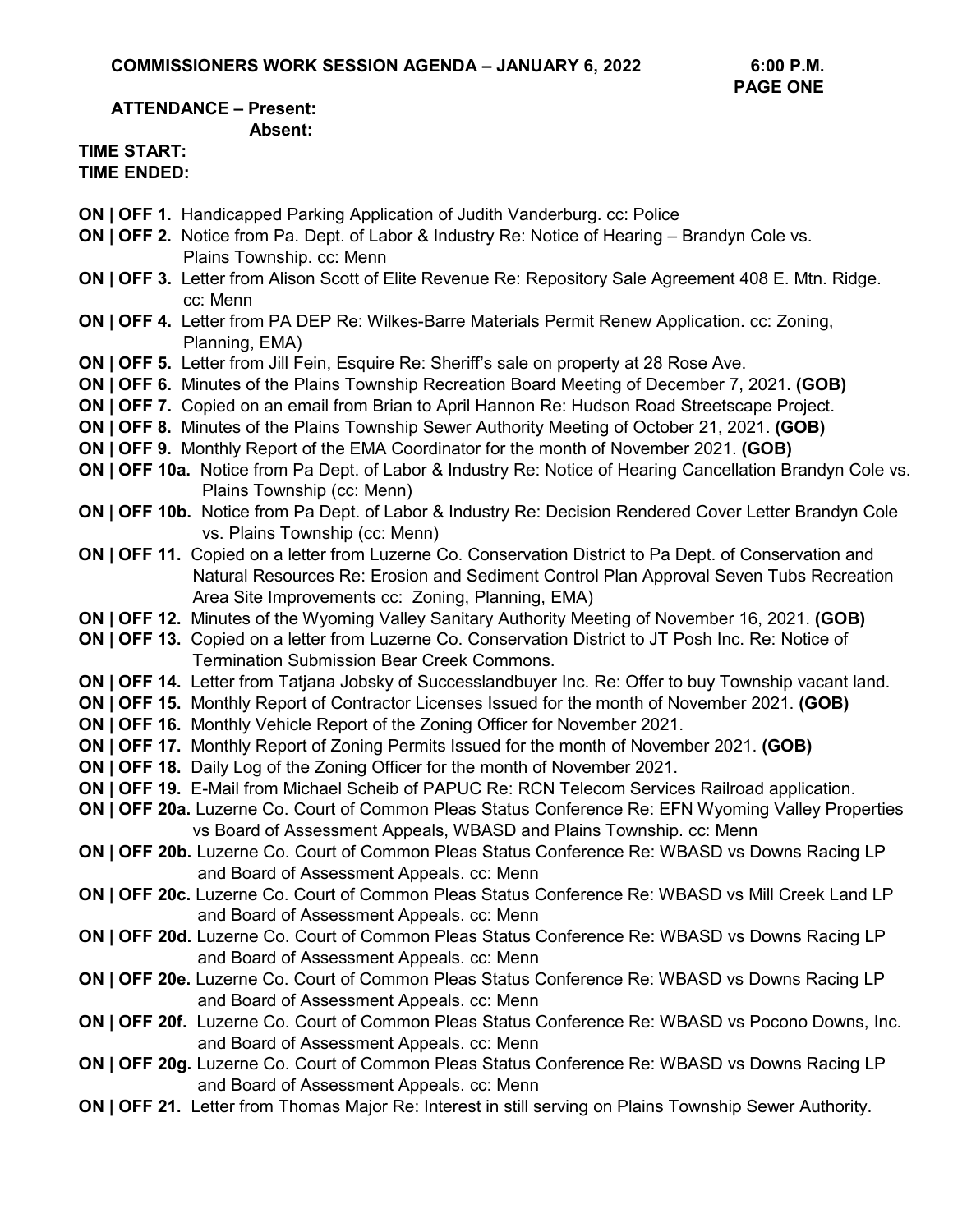### **COMMISSIONERS WORK SESSION AGENDA – JANUARY 6, 2022 PAGE TWO**

- **ON | OFF 22.** Copied on a letter from Luzerne Co. Conservation District to Wilkes-Barre Area School District Re: Approval of Minor Amendment to Permit WBASD New High School exit ramp. cc: Zoning, Planning, EMA.
- **ON | OFF 23.** Minutes of the Planning Commission Meeting of September 2, 2021. **(GOB)**
- **ON | OFF 24. No Meeting** Planning Commission of October 7, 2021. **(GOB)**
- **ON | OFF 25.** Monthly Report of the EMA Coordinator for the Month of December 2021. **(GOB)**
- **ON | OFF 26.** Yearly Report for 2021 of the EMA Coordinator. **(GOB)**
- **ON | OFF 27.** 2022 Meeting Dates of the Plains Township Sewer Authority.
- **ON | OFF 28.** Copied on a letter from Com of PA DEP to Penn East Pipeline Re: Withdrawal/Revocation of Applications and Authorization Penn East Pipeline Project. cc: Zoning, Planning, EMA
- **ON | OFF 29.** Copied on a letter from Luzerne Conservation District to Richland Real Estate Investments LTD Re: Notice of Violation Richland 315 Formerly Richland 315 – Formerly Richland South Phase II
- **ON | OFF 30.** Copied on a letter from Luzerne Conservation District to TFP Limited Re: Notice of Violation 315 Marketplace.
- **ON | OFF 31.** Minutes of the Plains Township Recreation Board Meeting of January 3, 2022. **(GOB)**

## **ITEMS FOR DISCUSSION**

- **1. Garbage, Bulk pick-up and 8 bag limit days. (Jerry)**
- **2. Bidding out garbage packer. (PJ)**

# **ITEMS AGREED TO BE ON AGENDA FOR MEETING OF JANUARY 13, 2022**

-Appointments to Boards and Commissions.

# **TABLED ITEMS**

- **31.** Ordinance Regulating BYOB Activities.
- **20.** Complaint Dawn Antonini 9 Miner Street Parking.
- **38.** Police Traffic Study Hancock and Elizabeth Streets No Parking One Side.
- **7.** Complaint from Gifford Grumpelt Re: Requests No Parking Here to Corner Signs on School and Foote Streets.
- **37.** Letter from Terry Re: Bailey Street/Midvale Storm water Complaint.

## **2019**

- **11.** E-Mail from Brian Palmiter Re: Pit Lighting.
- **11.** Letter from Attorney Walter T. Grabowski to Steve **Re: Martin Street.**
- **13.** Letter from Mark Hurst of Luzerne Co. Community Development Re: 2020 Local Needs Questionnaire Application Agreement.

## **2020**

- **14.** Complaint Dolores Seprish re: Water running down 102 West Carey Street onto her property.
- **11.** E-Mail from Chris Goetz of Penn Dot Re: Traffic Signal Poles Inspections.